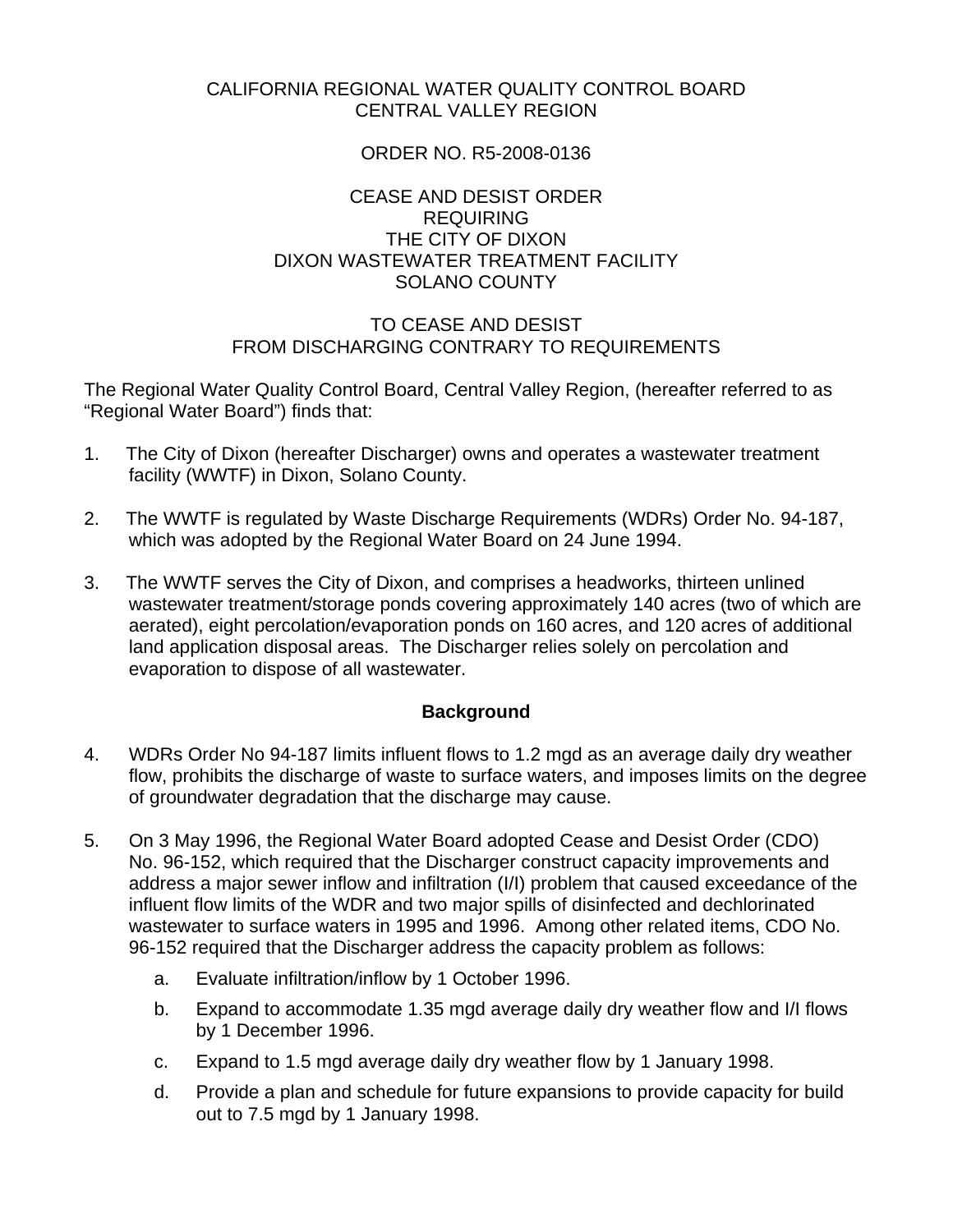- 6. The Phase 1 expansion was completed on time. However, the 1996 average daily dry weather flow exceeded the new capacity and staff determined that the proposed Phase 2 project would not provide adequate wastewater storage and disposal capacity to comply with CDO No. 96-152. Additionally, Regional Water Board staff's review of the Discharger's groundwater monitoring data indicated that the facility had degraded groundwater quality in excess of the permitted limits.
- 7. On 19 September 1997, the Regional Water Board rescinded CDO No. 96-152 and adopted CDO No. 97-193, which required that the Discharger:
	- a. Evaluate groundwater degradation and comply with the Groundwater Limitations of the WDRs by 15 July 1998.
	- b. Evaluate current and projected dry weather influent flows by 15 July 1998.
	- c. Expand the WWTF to accommodate existing flows and at least five years of projected growth by 1 December 2001.
	- d. Eliminate the migration of pollutants to groundwater by 1 December 2001 (if needed based on the groundwater quality evaluation).
- 8. The Discharger completed a timely evaluation of current and projected influent flows to comply with CDO No. 97-193, and performed a study to assess the causes of the excess I/I. The Discharger implemented several major I/I improvements, which increased the facility treatment, storage, and disposal capacity to 1.82 mgd as an average daily dry weather flow. As of late 2004, the Discharger had complied with the intent of CDO No. 97-193 with respect to hydraulic capacity improvements and I/I control. However, the WWTF did not have sufficient treatment and disposal capacity to accommodate all projected residential, commercial, and industrial growth expected over the subsequent three years.
- 9. The Discharger did not fully comply with CDO No. 97-193 as follows:
	- a. The Discharger's 16 July 1998 and 19 February 2002 evaluations of groundwater quality concluded that the WWTF had degraded groundwater with salinity constituents, but did not present a complete evaluation of the nature and extent of the degradation as required.
	- b. The Discharger took no specific actions that resulted in measurable improvements in effluent or groundwater quality.

# **2005 Cease and Desist Order**

10. The Dixon WWTF's effluent is saline due to a low salinity and very hard water supply. Due to the hardness, many residences and businesses use self-regenerating water softeners, and the discharge of brine from the water softeners to the community sewer appears to account for most of the excess salinity in the effluent. Based on analytical data provided in the Discharger's monthly monitoring reports between April 2004 and November 2007, the treated effluent discharged to the WWTF ponds and land application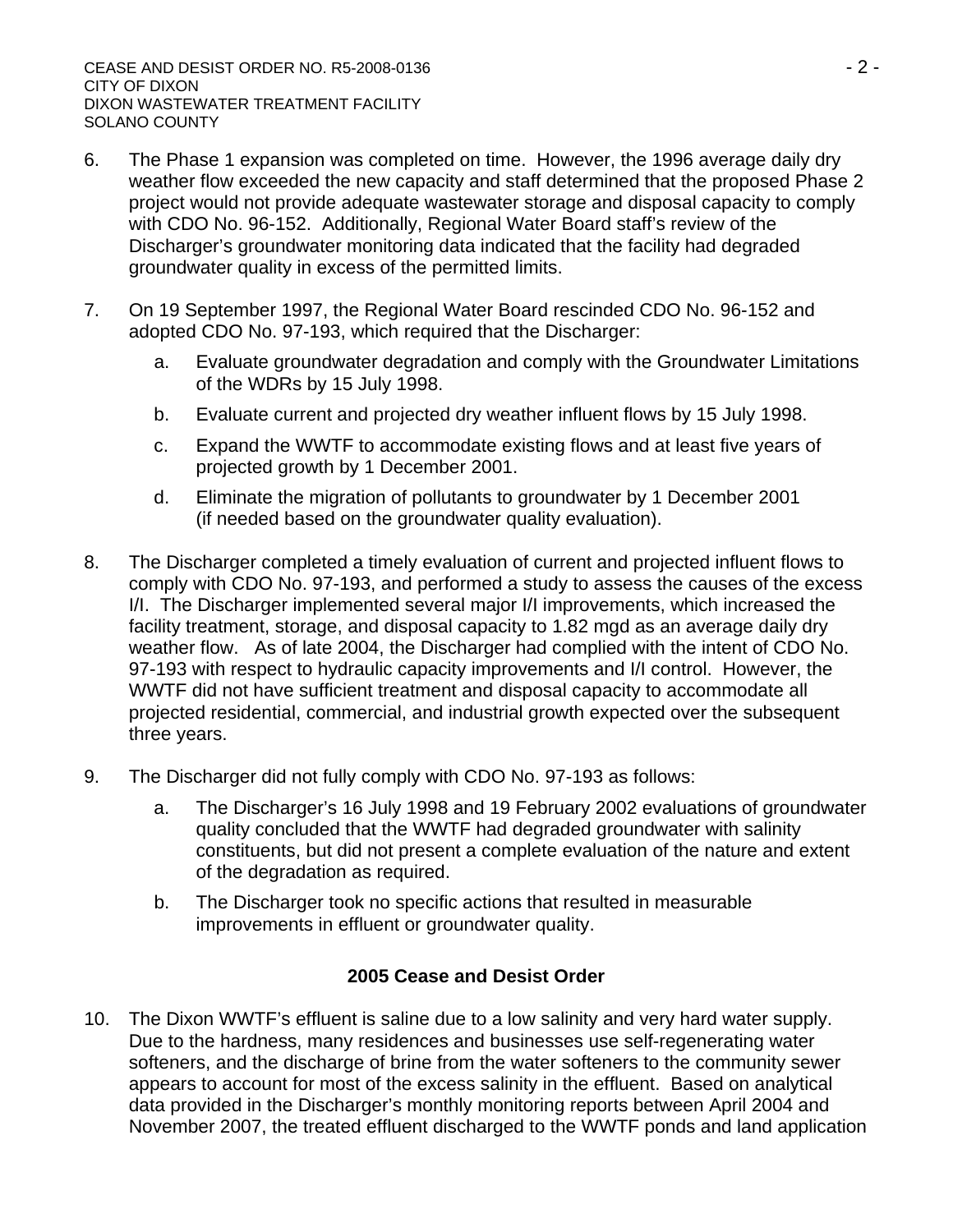area is characterized in the table below. Potable water supply data for the City is also included for comparison purposes.

|                                   | <b>Effluent Concentration</b> |         |       | <b>City Water Supply</b> |
|-----------------------------------|-------------------------------|---------|-------|--------------------------|
| Parameter                         | Minimum                       | Maximum | Mean  | Concentration            |
| Biological oxygen demand, mg/L    | 10                            | 150     | 47    | NA                       |
| Total dissolved solids, mg/L      | 480                           | 1,300   | 804   | 361                      |
| Electrical conductivity, umhos/cm | 895                           | 2,260   | 1,347 | 598                      |
| Sodium, mg/L                      | 110                           | 330     | 187   | 49                       |
| Chloride, mg/L                    | 85                            | 340     | 181   | 13                       |
| Nitrate (as N), mg/L              | < 0.1                         | 6.8     | 0.53  | 0.5                      |
| Total Kjeldahl nitrogen, mg/L     | 3.3                           | 34      | 13    | NA                       |
| Hardness, mg/L                    | <b>NA</b>                     | NA      | NA    | 250                      |

1 Flow-weighted average based on Consumer Confidence Reports for 2004 through 2006 for California Water Service Company and Dixon-Solano Municipal Water Service (part of Solano Irrigation District).

- 11. On 24 June 2005, the Regional Water Board rescinded CDO No. 97-193, and adopted CDO No. R5-2005-0078, which requires that the Discharger expand the facility as needed to provide adequate treatment, storage and disposal capacity through 2014 and construct various improvements needed to ensure compliance with the narrative groundwater limitations of the WDRs. The 2005 CDO required compliance with the following:
	- a. A new influent flow limit of 1.82 mgd as an average daily dry weather flow and 880 million gallons per year as a total annual flow. Upon completion of a planned Phase I improvements project, the CDO allowed the Executive Officer to approve an increase to 2.0 mgd as an average daily dry weather flow and 880 million gallons per year as a total annual flow.
	- b. Numerical groundwater limitations by 30 October 2009. The numerical limitations clarified the groundwater limitations of WDRs Order No. 94-187, but did not substantively change them.
	- c. Submit a *Hydrogeologic Investigation Workplan* for evaluation of additional off-site percolation disposal areas by 1 September 2005.
	- d. Submit a *Wastewater Facilities and Financing Plan* for Phase 1 and 2 improvements by 30 December 2005. Phase 1 was required to include a capacity expansion and geomembrane lining systems for all wastewater treatment and storage ponds to ensure compliance with the groundwater limitations. Phase 2 was required to include a capacity expansion to accommodate all planned growth through 2014.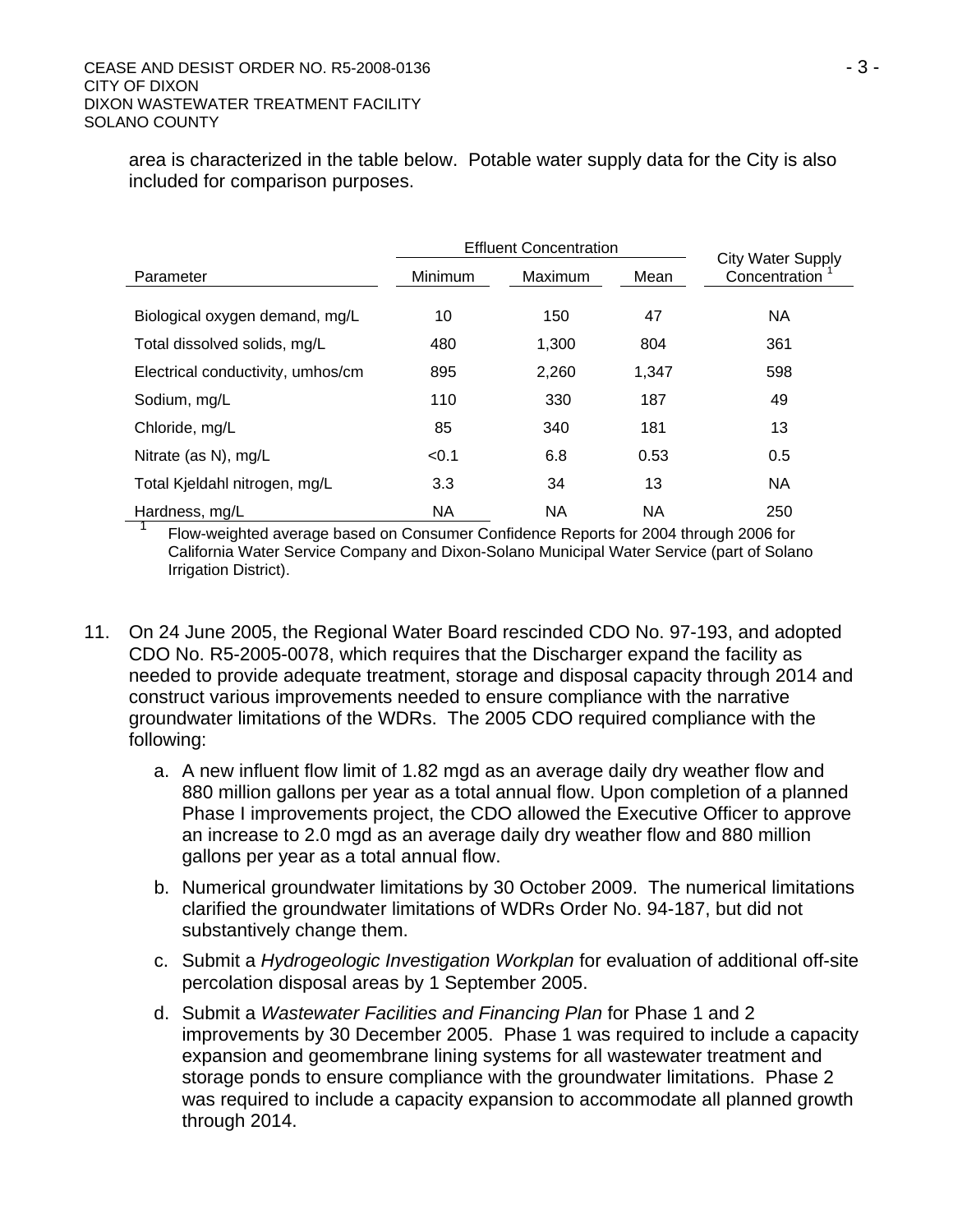- e. Submit a *Background Groundwater Quality Report* proposing numerical groundwater limitations to implement the narrative groundwater limitations by 30 March 2006.
- f. Submit a *Phase 1 90% Design Report*, including plans, specifications, a *Construction Quality Assurance Plan*, and a water balance capacity analysis for all Phase 1 improvements by 30 June 2006.
- g. Certify that the construction contract for the Phase 1 project had been awarded by 30 December 2006.
- h. Submit the *Hydrogeologic Investigation and Disposal Site Evaluation Report* that demonstrates that discharge of treated effluent at the selected off-site disposal area will ensure compliance with the Groundwater Limitations by 30 April 2007.
- i. Submit a *Phase 2 Pre-Design Report* certifying that it has purchased or leased sufficient land to accommodate all projected effluent disposal needs through 2014 by 30 June 2007.
- j. Certify completion of the *Headworks and Phase 1 Improvements Project* by 30 October 2007.
- k. Submit a *Report of Waste Discharge (RWD)* and a *Phase 2 90% Design Report* for all new facilities required to provide adequate treatment storage and disposal for projected influent flows though 2014 by 30 December 2007.
- l. Certify that the construction contract for the Phase 2 project had been awarded by 30 June 2008.
- m. Certify that construction of the Phase 2 project has commenced by 1 August 2008.
- n. Certify completion of the Phase 2 project by 30 October 2009.
- o. Submit quarterly progress reports.

The hydrogeologic investigation to identify potential replacement/expansion discharge sites and the scope of improvements for Phases 1 and 2 were requested by the Discharger.

# **Violations of the 2005 Cease and Desist Order**

- 12. The Discharger has submitted the required progress reports, complied with the influent flow limits prescribed by CDO No. R5-2005-0078, and has satisfactorily completed the *Hydrogeologic Investigation Workplan* and the *Background Groundwater Quality Report*. The other requirements were not satisfied as follows:
	- a. The Wastewater Facilities and Financing Plan for Phase 1 and 2 improvements was submitted on time, but was inadequate because it did not include a description of specific capital improvements, a preliminary capital cost estimate, and a financing plan showing how the improvement project(s) would be funded.
	- b. The Discharger did not submit the Phase 1 90% Design Report.
	- c. The Discharger did not award a construction contract for the Phase 1 project.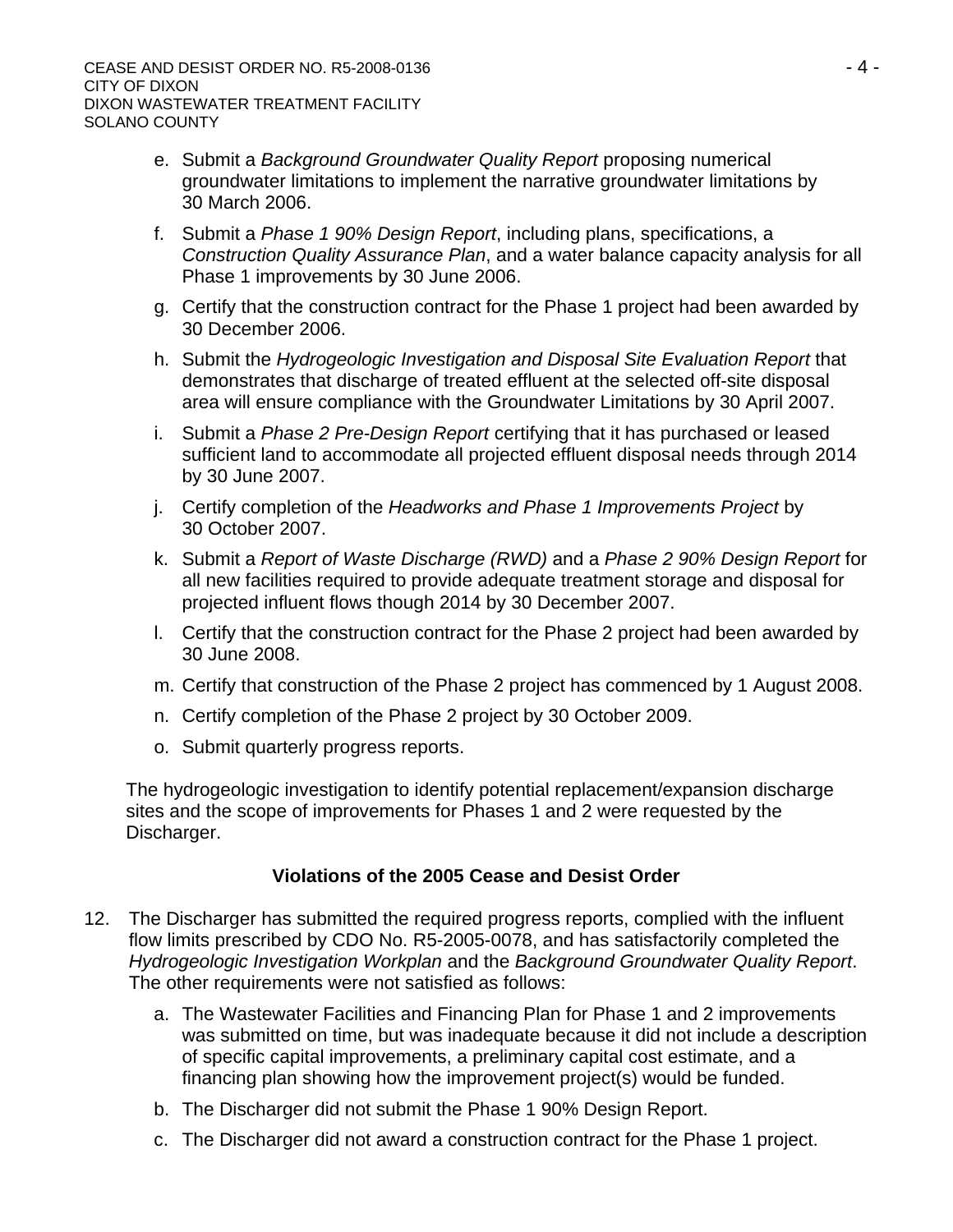- d. The Discharger did not submit the Hydrogeologic Investigation and Disposal Site Evaluation Report.
- e. The Discharger did not submit the Phase 2 Pre-Design Report.
- f. The Discharger did not complete the headworks improvements project, which was to include connecting the new 42-inch trunk sewer to the WWTF, installation of additional aerators, and/or other improvements to increase the treatment capacity to at least 2.0 mgd, and provide pond liners.
- g. The Discharger did not submit a Report of Waste Discharge.
- 13. On 8 February 2006, staff granted the Discharger a conditional approval of the Wastewater Facilities and Financing Plan, but noted specific deficiencies and warned the Discharger that it had incurred, and would continue to incur, civil liabilities for this inadequate report unless all future reports submitted to comply with the CDO were submitted complete and on time.
- 14. In July 2006, the Dixon City Council increased monthly sewer rates to support repayment of general obligation bonds that it planned to issue to finance the projects required by the 2005 CDO. However, a taxpayer group qualified a ballot initiative (Measure L) to repeal the sewer rate increases, which passed in November 2006. That action invalidated the *Wastewater Facilities and Financing Plan*, and staff notified the Discharger on 12 January 2007 that it was in non-compliance with the CDO and that enforcement actions would be evaluated.
- 15. In March 2007, the Dixon City Council appointed several community members to the Dixon Citizens Wastewater Advisory Committee to independently assess and guide the Discharger's decision-making process with respect to WWTF expansion and improvements required to comply with the 2005 CDO. The Discharger held a series of four workshops to educate the committee and the public about the issues and the CDO, and the citizens committee met approximately once per week through the end of 2007.
- 16. On 31 May 2007, staff issued a Notice of Violation (NOV) citing the Discharger's failure to submit a revision or addendum to the *Wastewater Facilities and Financing Plan*, the Phase *1 90% Design Report*, certification of contract award for construction of the Phase 1 project, and the *Hydrogeologic Investigation* (HI) *and Disposal Site Evaluation Report*, each of which was required by CDO No. R5-2005-0078.
- 17. On 9 July 2007, the Executive Officer and staff attended a Citizens Wastewater Advisory Committee meeting at the committee's request. The committee expressed concern about the 31 May 2007 NOV, and asked the Executive Officer to respond to several questions regarding the need for facility improvements to protect groundwater quality, as well as the consistency of the CDO with the salinity guidance memorandum issued by the Executive Officer in April 2007. The committee then asked whether the Executive Officer would be willing to prepare a new CDO with extended deadlines for the Regional Water Board's consideration. The Executive Officer responded to the committee's questions and expressed concern about the Discharger's lack of progress in the last ten years since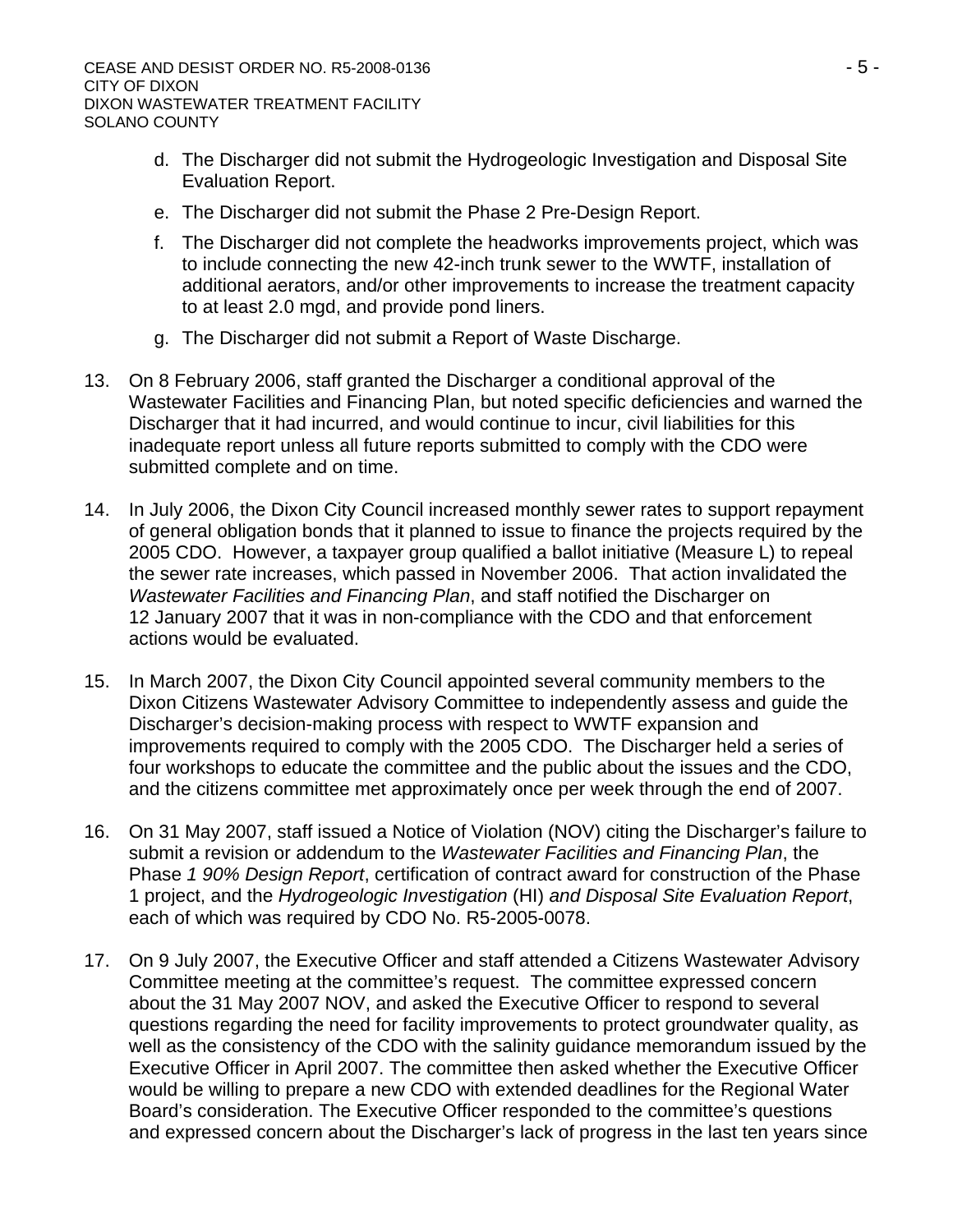the first CDO was adopted, particularly with regard to the violations of the current 2005 CDO. The Executive Officer agreed to consider any specific proposal made by the Discharger, as long as the scope of work and deadlines were reasonable and justified.

- 18. On 11 July 2007, the Executive Officer and staff met with the Discharger to discuss the Discharger's continued failure to comply with CDO No. R5-2005-0078. The Discharger requested a new CDO that would grant an extension of time for certain tasks that were not completed, and which might revise the CDO's scope of work. On 20 August 2007, the Executive Officer sent a letter to the Discharger, urging the Discharger to select new preferred compliance alternatives and immediately take steps to implement a public outreach and salinity source control program to demonstrate the Discharger's commitment to comply with the intent of the 2005 CDO. The Executive Officer agreed to consider a revised CDO and required the Discharger to submit a detailed scope of work and schedule with proposed new milestone dates by 30 November 2007, and monthly updates as to the progress being made on compliance with either the current CDO or an alternate scope of work.
- 19. The Discharger's response, which was received on 20 November 2007, indicated that the Discharger had done little to demonstrate its commitment to comply with the 2005 CDO and did not provide a detailed scope of work as requested. On 30 November 2007, the Executive Officer and staff again met with the Discharger to discuss the City's progress.
- 20. On 25 January 2008, the Executive Officer issued a \$220,000 Administrative Civil Liability Complaint No. R5-2008-0501 for 2,200 aggregate days of violation of CDO No. R5-2005-0078. The Discharger paid the liability in full on 29 February 2008.

#### **Numerical Groundwater Limitations**

21. The Groundwater Limitations of Order No. 94-187 state:

"*The discharge shall not cause underlying groundwater to:* 

- 1. Contain waste constituents in concentrations statistically greater than receiving *water limits, where specified below, or background groundwater quality where not specified.*
- *2. Contain chemicals, heavy metals, or trace elements in concentrations that adversely affect beneficial uses or exceed maximum contaminant levels specified in 22 CCR, Division 4, Chapter 15.*
- *3. Exceed a most probable number of total coliform organisms of 2.2/100 mL over any seven-day period.*
- *4. Exceed concentrations of radionuclides specified in 22 CCR, Division 4, Chapter 15.*
- *5. Contain taste or odor-producing substances in concentrations that cause nuisance or adversely affect beneficial uses.*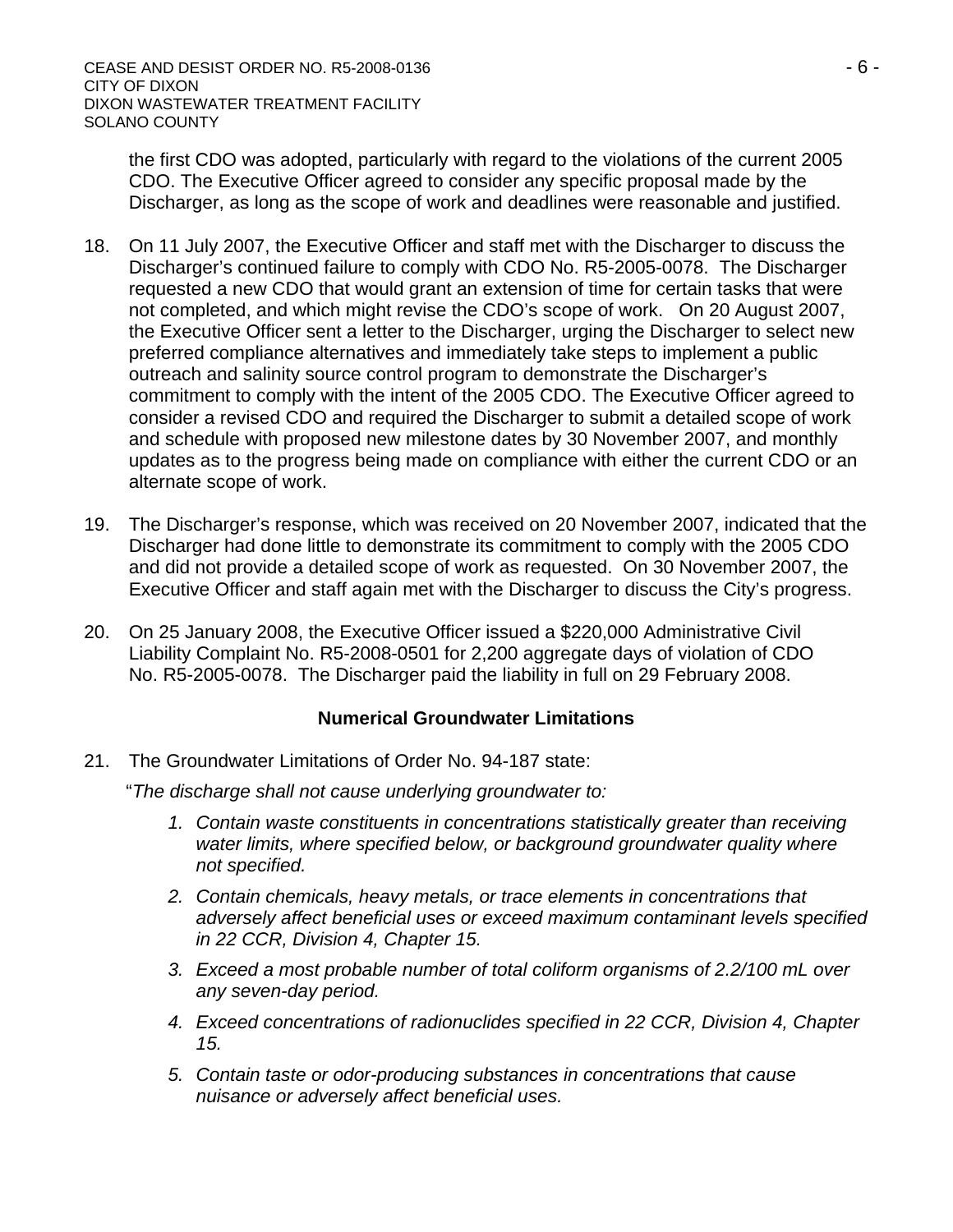- *6. Contain concentrations of chemical constituents in amounts that adversely affect agricultural use."*
- 22. Item No. 3 of Cease and Desist Order No. R5-2005-0078 further states:

*"Effective 30 October 2009, the Discharger shall comply with the following Groundwater Limitation:* 

- *a. The discharge of waste from any treatment pond, storage pond, disposal pond,*  land disposal area, or land application area shall not cause the underlying *groundwater to contain constituents in excess of background groundwater quality, or in excess of the applicable water quality objective, whichever is higher. Compliance with this limitation shall be measured by a groundwater monitoring well network approved by Regional Board staff."*
- 23. Based on the approved *Background Groundwater Quality Report* discussed above, the following table presents site-specific numeric groundwater limitations that satisfy the groundwater limitations of the WDRs and the 2005 CDO. Derivation of the site specific limitations follow the procedure in the Basin Plan, in which the limitation is the higher of either the background concentration or the applicable water quality limit. It is noted that the Discharger previously proposed the background concentrations, and that staff previously transmitted the limitations below.

| Parameter                         | Background<br>Groundwater<br>Concentration | <b>Water Quality</b><br>Limit for<br>Groundwater <sup>1</sup> | Site-Specific<br><b>Numeric</b><br>Groundwater<br>Limitation |
|-----------------------------------|--------------------------------------------|---------------------------------------------------------------|--------------------------------------------------------------|
|                                   |                                            |                                                               |                                                              |
| Electrical conductivity, umhos/cm | 1,302                                      | 700                                                           | 1,302                                                        |
| Total dissolved solids, mg/L      | 808                                        | 450                                                           | 808                                                          |
| Nitrate nitrogen, mg/L            | 18.7                                       | 10                                                            | 18.7                                                         |
| Boron, mg/L                       | 0.65                                       | 0.7                                                           | $0.7*$                                                       |
| Chloride, mg/L                    | 50                                         | 106                                                           | 106*                                                         |
| Sodium, mg/L                      | 143                                        | 69                                                            | 143                                                          |
| Iron, mg/L                        | 0.1                                        | 0.3                                                           | $0.3*$                                                       |
| Manganese, mg/L                   | 0.01                                       | 0.05                                                          | $0.05*$                                                      |
| Barium, mg/L                      | 0.345                                      | 1.0                                                           | $1.0*$                                                       |
| Sulfate, mg/L                     | 76                                         | 250                                                           | 250*                                                         |

<sup>1</sup> Based on the most stringent interpretation of the narrative objectives set forth in the Basin Plan for protection of the beneficial uses of groundwater. Other considerations may apply before selecting a site-specific final water quality limit.

This value applies only when a discharger has implemented best practicable treatment and control to control and/or minimize degradation.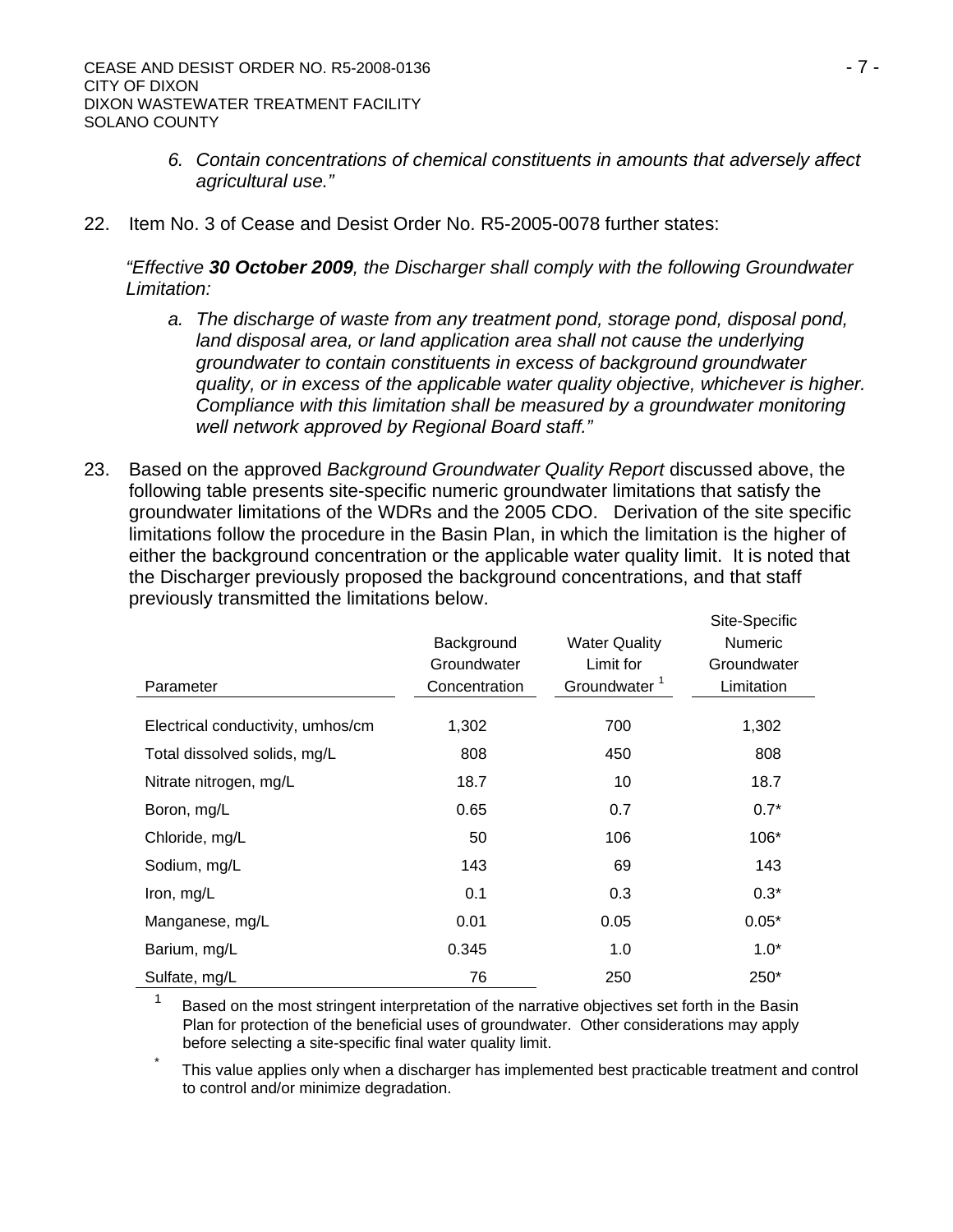24. Based on staff's 10 January 2007 approval of the Addendum to the *Background Groundwater Quality Report*, and staff's 2 March 2007 review of the *Tracer Study*, the Discharger has caused pollution in violation of the groundwater limitations for chloride and sodium as summarized in the table below.

|                | Site-Specific<br><b>Numeric</b><br>Groundwater | <b>Compliance Wells</b><br>Exceeding<br>Background | Compliance Wells<br>Exceeding<br>Groundwater |
|----------------|------------------------------------------------|----------------------------------------------------|----------------------------------------------|
| Parameter      | Limitation                                     | Concentration                                      | Limitation                                   |
| Chloride, mg/L | 106                                            | SE-MW<br>MW-7<br>$MW-8$<br>$MW-9$<br><b>MW-10</b>  | SE-MW<br>MW-7<br>$MW-8$<br>$MW-9$<br>MW-10   |
| Sodium, mg/L   | 143                                            | <b>SE-MW</b><br><b>MW-7</b>                        | SE-MW<br>MW-7                                |

- 25. The Discharger has also caused the groundwater to be polluted or degraded for electrical conductivity, total dissolved solids, and boron, but staff have determined that compliance with the sodium and chloride effluent limits contained in this Order will in turn lower the concentrations of electrical conductivity and total dissolved solids to levels which should be protective of groundwater. Therefore, this Order does not include effluent limits for those two constituents. In regard to boron, it is appropriate to allow the Discharger to submit additional information to determine whether or not a revised WDR will require control measures for boron.
- 26. The Discharger estimates that residential discharges to the sewer system contribute approximately 40% to 50% of the salinity. Control of residential salinity input will contribute to the achievement of water quality objectives. This Order requires the Discharger to complete and submit a *Salinity Source Study* (as described in Health and Safety Code Section 116786) and a *Residential Salinity Source Control Plan* that describes measures the City will undertake to address salinity discharged into the community sewer system from existing residential water softening or conditioning appliances.
- 27. The Discharger has proposed to adopt sewer use ordinances prohibiting the installation of new residential water softening or conditioning appliances that discharge salinity to the community sewer system and establishing local limits for sodium and chloride for industrial/commercial users of the community sewer system. This Order requires submittal and enforcement of the adopted ordinances.
- 28. Many residences and businesses in the City of Dixon use self-regenerating water softeners, and the discharge of brine from the water softeners to the community sewer accounts for a significant portion of the excess salinity in the WWTP effluent. Residential salinity is a major component of the overall salinity that enters the WWTP. Control of residential salinity, in the form of an ordinance prohibiting the installation of new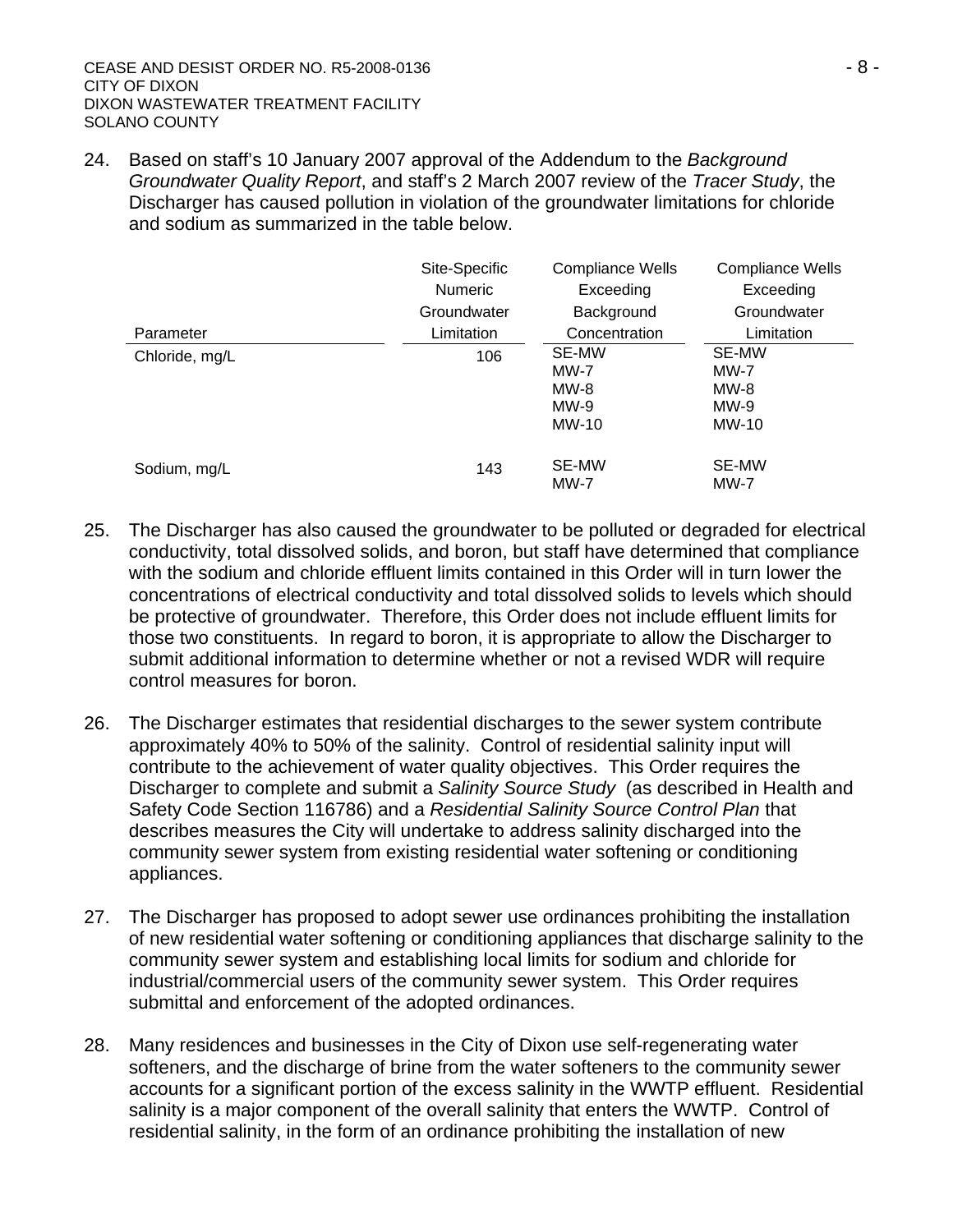residential water softeners or requiring the removal of existing water softeners, that discharge to the community sewer system will contribute to achievement of water quality objectives.

29. Because the Discharger is in violation of the Groundwater Limitations of the WDRs and cannot reasonably be expected to comply with those limitations for several years, it is appropriate to set interim performance-based effluent limits to minimize groundwater pollution to the extent possible. These interim limits are set at the maximum observed effluent concentrations for sodium and chloride. It is also reasonable to require the Discharger to take steps to control the sources of salt entering the wastewater stream, and evaluate the results through a *Salinity Source Control Effectiveness Report* which will describe the results of the source control program and determine whether physical improvements to the WWTF are necessary to meet the final effluent limitations. The final effluent limitations implement the Groundwater Limitations of the WDRs.

#### **Other**

- 30. In summary, the Discharger has not complied with CDO No. R5-2005-0078, and has taken no action beyond preliminary planning efforts to comply with the pollution prevention/control requirements of that Order. Compliance with the 2005 CDO was hampered in part by the ratepayer initiative that prevented approval of a bond issue that was to finance the bulk of the compliance projects.
- 31. Development in the WWTF service area has been slowed by the rejection of a major commercial development project and the current housing market decline. Therefore, it appears that the WWTF has sufficient capacity for three to four years at the maximum allowable annual residential growth rate of three percent, assuming that there is no significant commercial or industrial growth. Should housing market conditions improve, flows to the WWTF may rapidly approach the design capacity.

#### **Regulatory Considerations**

- 32. As a result of the events and activities described in this Order, the Regional Water Board finds that the Discharger has caused or permitted waste to be discharged in such a manner that it has created, and continues to threaten to create, a condition of pollution or nuisance. The Regional Water Board also finds that the Discharger has discharged, and has the potential to discharge, waste in violation of WDRs No. 94-187.
- 33. Further, the Discharger has failed to comply with CDO No. R5-2005-0078 by failing to mitigate and control groundwater pollution at the facility. Therefore, it is appropriate to establish a new compliance schedule for source control and/or facility improvements designed to bring the facility into compliance with the Groundwater Limitations of the WDRs.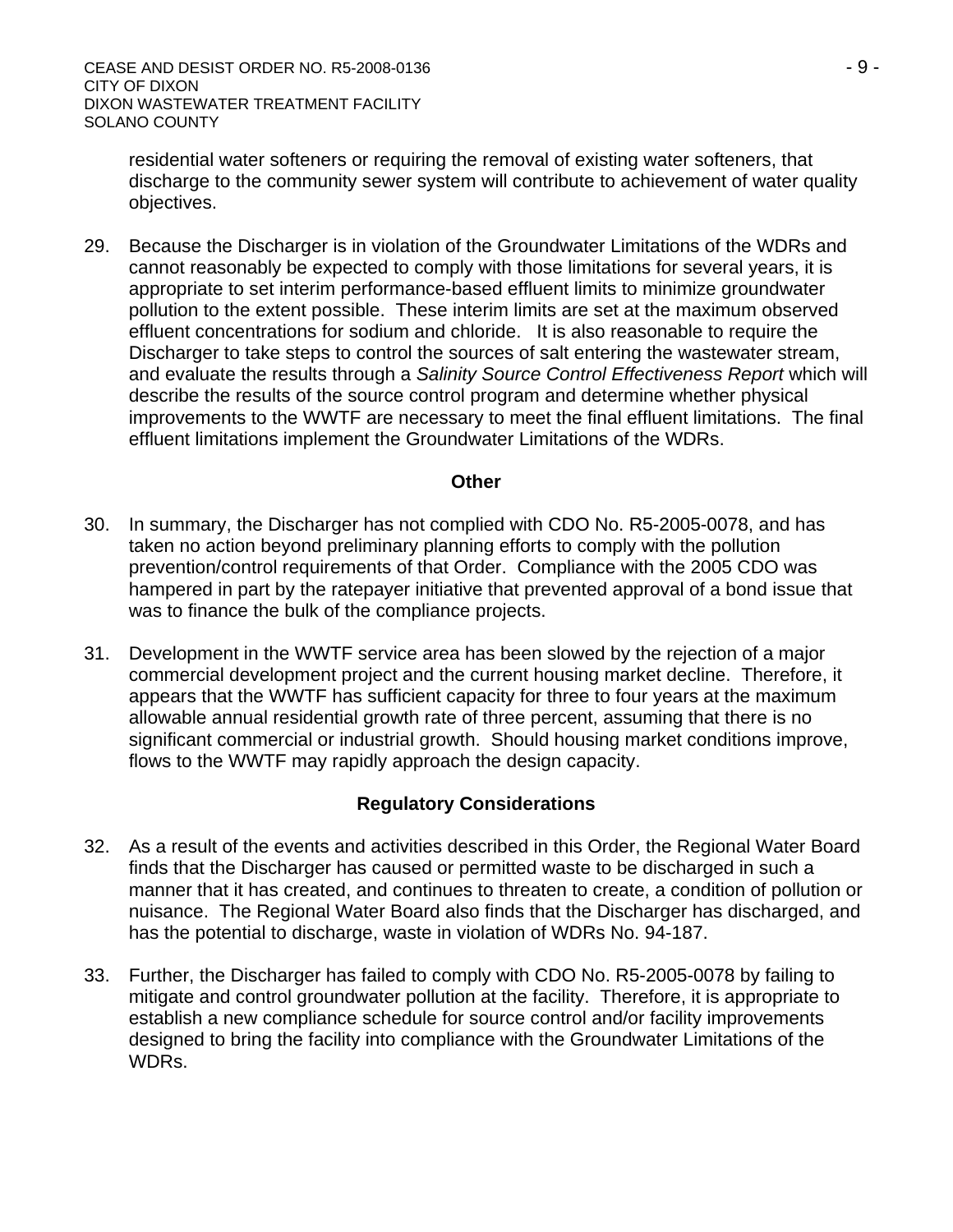- 34. The Regional Water Board's Water Quality Control Plan for the Sacramento and San Joaquin River Basins (Basin Plan) designates beneficial uses, includes water quality objectives to protect the beneficial uses, and includes implementation plans to implement the water quality objectives.
- 35. Surface water drainage from the facility is to Cache Slough. The beneficial uses of Cache Slough, as stated in the Basin Plan, are agricultural supply; water contact recreation; noncontact water recreation; warm freshwater habitat, cold freshwater habitat; migration of aquatic organisms; spawning, reproduction, and/or early development; and wildlife habitat.
- 36. The beneficial uses of underlying groundwater are municipal and domestic water supply, agricultural supply, industrial service supply, and industrial process supply.
- 37. Section 13301 of the California Water Code states in part: *"When a regional board finds that a discharge of waste is taking place or threatening to take place in violation of the requirements or discharge prohibitions prescribed by the regional board or the state board, the board may issue an order to cease and desist and direct that those persons not complying with the requirements or discharge prohibitions (a) comply forthwith, (b) comply in accordance with a time schedule set by the board, or (c) in the event of a threatened violation, take appropriate remedial or preventive action."*
- 38. Section 13267(b) of the California Water Code states: *"In conducting an investigation specified in subdivision (a), the regional board may require that any person who has discharged, discharges, or is suspected of having discharged or discharging, or who proposes to discharge waste within its region, or any citizen or domiciliary, or political agency or entity of this state who has discharged, discharges, or is suspected of having discharged or discharging, or who proposes to discharge, waste outside of its region that could affect the quality of waters within its region shall furnish, under penalty of perjury, technical or monitoring program reports which the regional board requires. The burden, including costs, of these reports shall bear a reasonable relationship to the need for the report and the benefits to be obtained from the reports. In requiring those reports, the regional board shall provide the person with a written explanation with regard to the need*  for the reports, and shall identify the evidence that supports requiring that person to *provide the reports."*
- 39. The required technical reports are necessary to assure compliance with WDRs Order No. 94-187 and this Order, and to assure protection of public health and safety. The Discharger owns and operates the facility that discharges the waste subject to this Order.
- 40. The issuance of this Order is an enforcement action by a regulatory agency and is exempt from the provisions of the California Environmental Quality Act, pursuant to Section 15321(a)(2), Title 14, California Code of Regulations.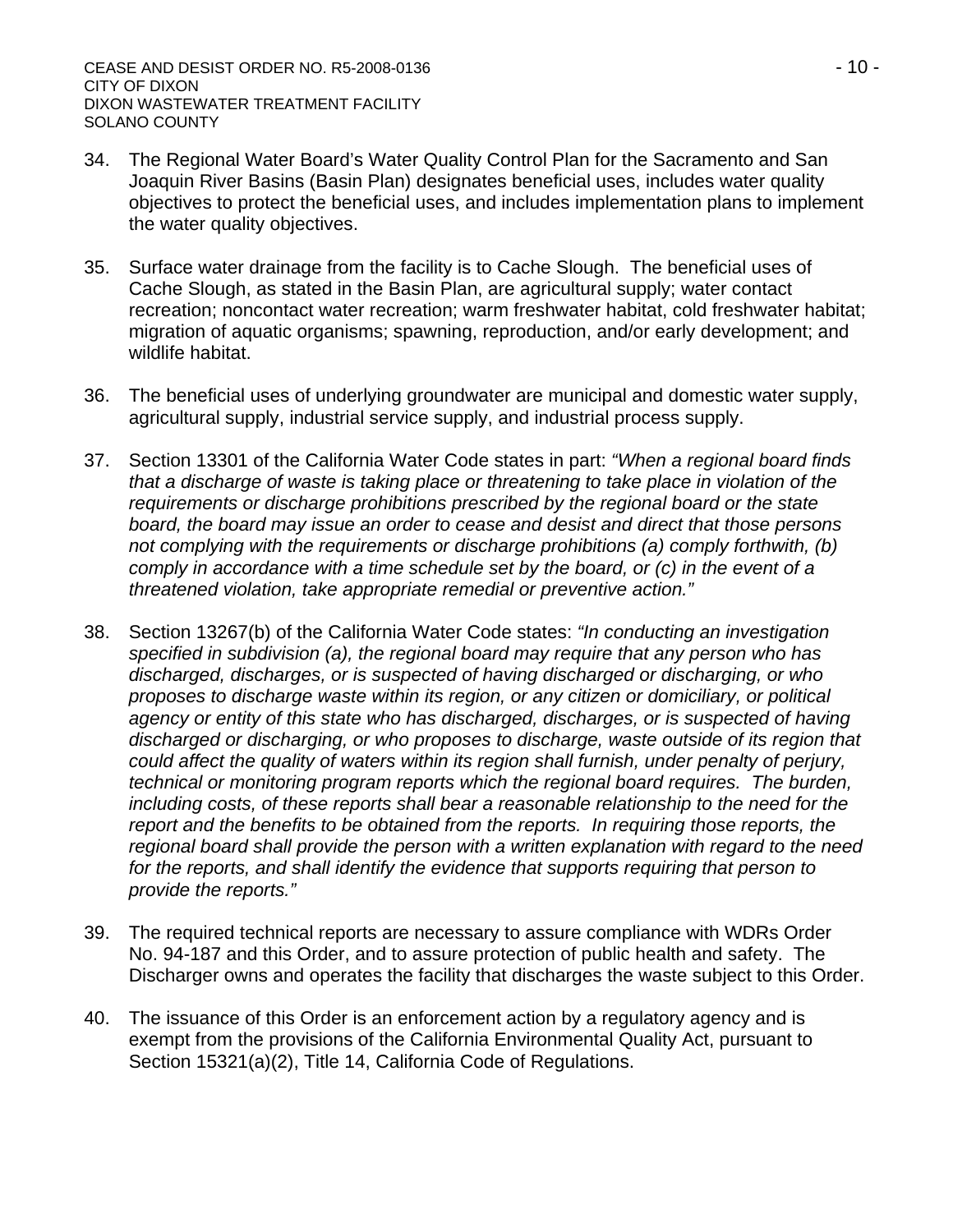- 41. On 11 September 2008, in Rancho Cordova, California, after due notice to the Discharger and all other affected persons, the Regional Water Board conducted a public hearing at which evidence was received to consider a Cease and Desist Order.
- 42. Any person affected by this action of the Regional Water Board may petition the State Water Resources Control Board to review the action in accordance with Section 2050 through 2068, Title 23, California Code of Regulations. The petition must be received by the State Water Resources Control Board, Office of Chief Counsel, P.O. Box 100, Sacramento, CA, 95812-0100, within 30 days of the date on which the Regional Water Board action took place. Copies of the law and regulations applicable to filing petitions are available at http://www.waterboards.ca.gov/laws\_regulations/ and also will be provided upon request.

**IT IS HEREBY ORDERED** that Cease and Desist Order No. R5-2005-0078 is rescinded and that, pursuant to Sections 13301 and 13267 of the California Water Code, the City of Dixon, its agents, successors, and assigns, shall in accordance with the following tasks and time schedule, implement the following measures and identify and implement all improvements required to ensure long-term compliance with WDRs No. 94-187 or any superceding waste discharge requirements or orders issued by the Regional Water Board.

Any person signing a document submitted under this Order shall make the following certification:

*"I certify under penalty of law that I have personally examined and am familiar with the information submitted in this document and all attachments and that, based on my knowledge and on my inquiry of those individuals immediately responsible for obtaining the information, I believe that the information is true, accurate, and complete. I am aware that there are significant penalties for submitting false information, including the possibility of fine and imprisonment."* 

1. Unless and until the Regional Water Board rescinds this Order or adopts revised Waste Discharge Requirements that contain another limit, the monthly average daily dry weather influent flow rate<sup>[1](#page-10-0)</sup> shall not exceed 1.82 mgd, and the total annual influent flow rate shall not exceed 880 million gallons per year (as measured from 1 July to 30 June each year), unless an improvement project is completed, in which case the permitted ADWF shall increase to 2.0 mgd if the following requirements are met. The total annual influent flow limitation shall remain at 880 million gallons per day

The following two documents must be received and approved by the Regional Water Board staff, and written authorization by the Executive Officer must be issued, before the increase in the permitted ADWF takes effect.

a. Submittal of an *Expansion Completion Report* prepared and signed by a California-registered professional civil engineer (with experience in the design

 $\overline{a}$ 

<span id="page-10-0"></span>1

The average daily dry weather flow (ADWF) shall be based on the months of July through September.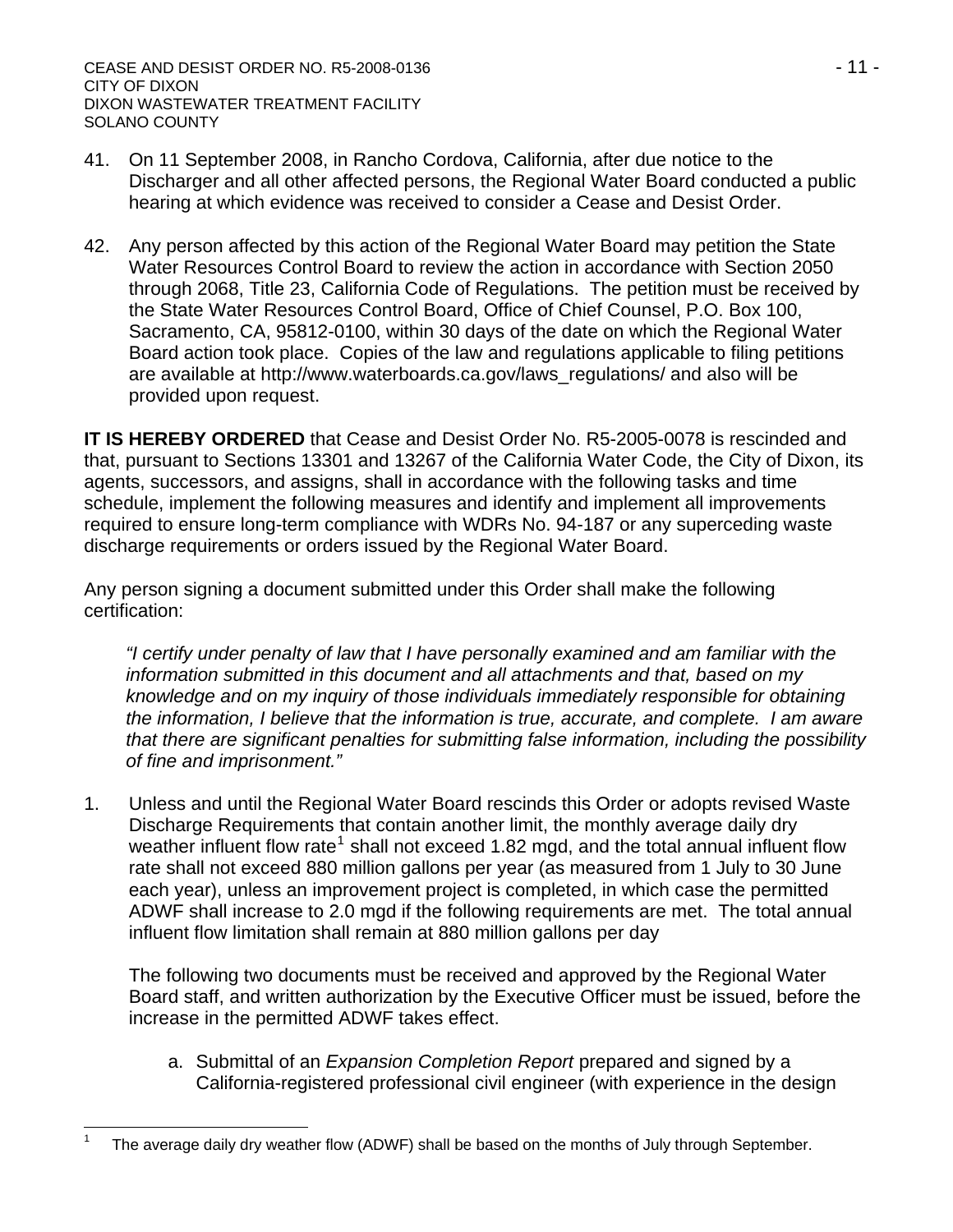- b. Demonstration that the California Environmental Quality Act requirements have been satisfied for the WWTF expansion.
- 2. Effective **immediately**, treatment pond effluent shall not exceed the performance-based effluent concentration limits tabulated below. Compliance with these limitations shall be determined by analytical results for monthly composite samples obtained downstream of the treatment ponds, at the outlet structure, before discharge to the percolation/ evaporation ponds or land application disposal areas and analyzed pursuant to revised Monitoring and Reporting Program No. 94-182 (Revision 2) or subsequent revision thereto.

|           | <b>Monthly Average</b>     |
|-----------|----------------------------|
| Parameter | <b>Concentration Limit</b> |
| Chloride  | 340 mg/L                   |
| Sodium    | 330 mg/L                   |

- 3. Prior to commencement of any water quality study or investigation intended to support a report of waste discharge and/ or a revised effluent or groundwater limitation, the Discharger shall submit a workplan for Regional Water Board staff review.
- 4. By **30 September 2008**, the Discharger shall complete and submit a *Salinity Source Study* prepared in accordance with Health and Safety Code Section 116786.
- 5. By **30 November 2008**, the Discharger shall adopt and submit an Ordinance prohibiting the installation of new residential water softening or conditioning appliances that discharge sodium, chloride, or other saline substances to the community sewer system.
- 6. By **30 November 2008**, the Discharger shall adopt and submit an Ordinance establishing sodium and chloride limits for industrial and commercial users of the community sewer system. The limits shall be designed to achieve the final effluent limits listed in Item No. 10. The Ordinance shall clearly describe the enforcement actions the Discharger will take to ensure compliance with the requirements.
- 7. By **30 April 2009**, the Discharger shall submit a *Residential Salinity Source Control Plan* that will describe measures and timelines it will undertake to substantially reduce sodium and chloride discharged into the community sewer system from existing residential water softening or conditioning appliances.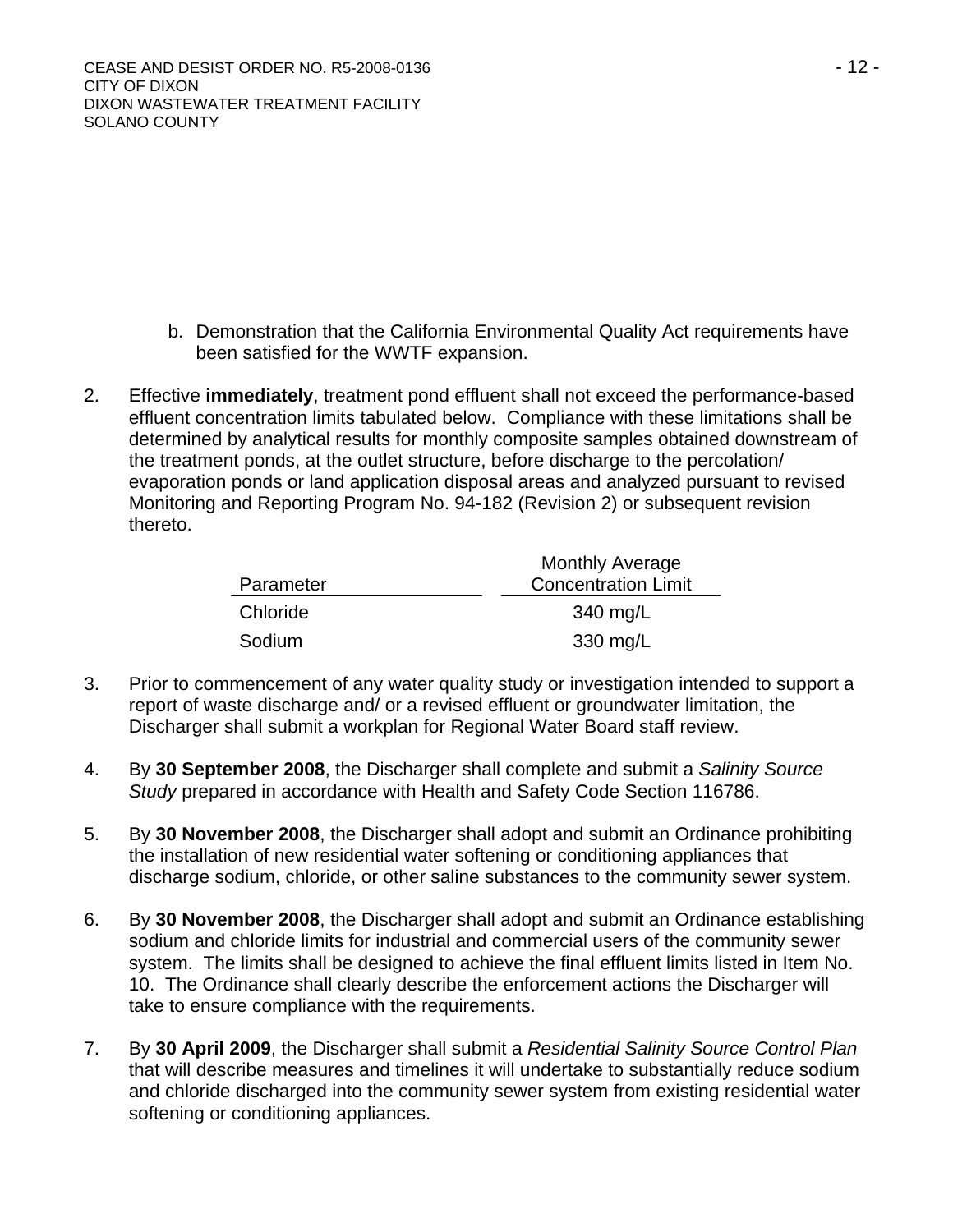8. By **31 January 2012**, the Discharger shall submit a *Salinity Source Control Effectiveness Report* describing the results of its sodium and chloride source control program and setting forth conclusions about whether physical improvements to the WWTF are necessary.

In conjunction with the review of this Report, Regional Water Board staff may re-evaluate groundwater quality and any supplemental groundwater and geology data provided by the Discharger. In addition, the Discharger may ask that the Regional Water Board reevaluate the final effluent limits listed in Item No. 10.

9. If the Discharger or Regional Water Board staff concludes that physical improvements to the WWTF are necessary, then by **31 January 2013,** the Discharger shall submit a *Report of Waste Discharge (RWD)* to apply for revised WDRs for the WWTF. The RWD shall include a detailed description of all improvements and new facilities required to comply with this Order, control/prevent groundwater degradation, and expand the WWTF (if needed). The RWD shall contain sufficient detail to support preparation of revised WDRs. If the Discharger wishes the Regional Water Board to use different water quality limitations than those listed in Finding No. 23 to determine final groundwater limitations, then the RWD shall include a site-specific analysis to determine the most appropriate water quality limitations. The RWD shall include a specific discussion about boron concentrations in groundwater and effluent, and provide the Discharger's rationale for whether or not boron control measures are necessary to protect the groundwater.

If wastewater treatment facility improvements are necessary and will be financed by the State Revolving Fund loan program, then by **30 April 2013,** the Discharger shall submit a complete *Facilities Plan* to both the Regional Water Board and the State Water Board Division of Financial Assistance. The *Facilities Plan* shall comply with the guidelines set forth in the *Policy for Implementing The State Revolving Fund For Construction of Wastewater Treatment Facilities*, and shall include a Project Report, a complete environmental document prepared to comply with the California Environmental Quality Act, and a draft Revenue Program.

10. Effective **1 January 2014**, treatment plant effluent shall not exceed the final effluent concentration limits tabulated below. Compliance with these limitations shall be determined by analytical results for a single, combined, volume-weighted, composite sample of effluent taken monthly from any unlined treatment pond, land application disposal area, and evaporation/percolation pond that contains six inches or more of water across the entire bottom surface.

|           | 12-Month Average <sup>2</sup> |
|-----------|-------------------------------|
| Parameter | <b>Concentration Limit</b>    |
| Chloride  | 106 $mg/L$                    |
| Sodium    | 143 $mg/L$                    |

<span id="page-12-0"></span> 2 12-month average concentrations shall be calculated monthly as the average of samples collected over the twelve most recent calendar months.